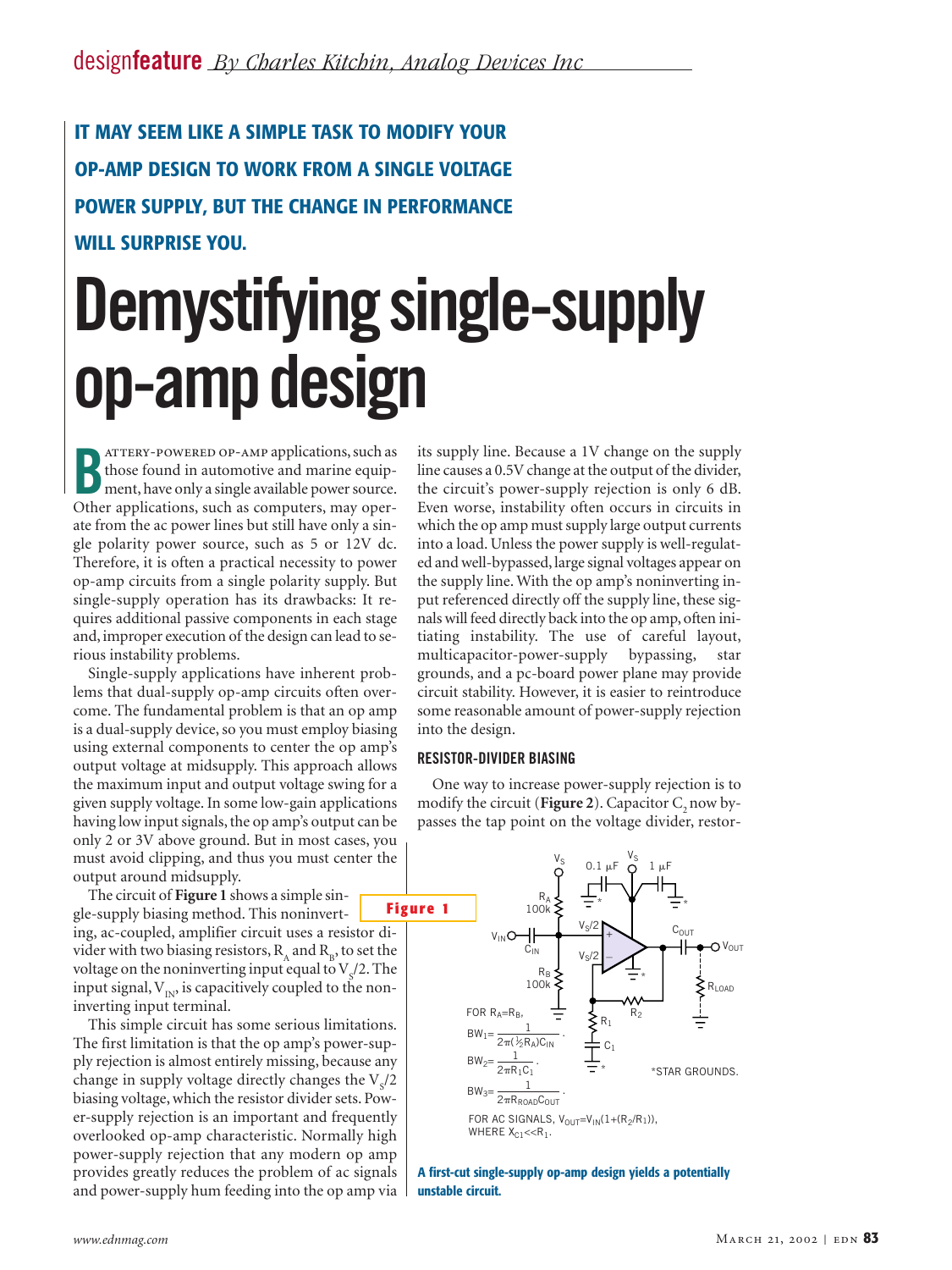ing some ac power-supply rejection. Resistor  $R_{IN}$ provides a dc return path for the  $\rm V_s/2$  reference voltage and sets the circuit's ac input impedance. Many published applications circuits show a  $100/100 - k\Omega$ voltage divider for  $R_{\text{A}}$  and  $R_{\text{B}}$ with a  $0.1 - \mu$ F or similar capacitance value for  $C_2$ . However, the parallel combination of  $R_{\text{A}}$  and  $R_{\text{B}}$  and  $C_{\text{A}}$  set the  $-3$ -dB bandwidth of this network, which is equal to:

 $-3dB BW=1/2\pi (50,000)$ 

 $(0.1 \times 10^{-6} F) = 30 Hz.$ Instability can still occur, because the circuit has essentially no power-supply rejection for low frequencies. So, any signals lower than 30 Hz on the supply line can easily find their way back to the positive input of the op amp. A practical solution to this problem is to increase the value of capacitor  $C_2$ . It needs to be large enough to effectively bypass the voltage divider at all frequencies within the circuit's passband. A good rule of thumb is to set this pole at onetenth the  $-3$ -dB input bandwidth, set by  $R_{IN}/C_{IN}$ and  $R_1/C_1$ . Even though the dc circuit gain is unity, you need to consider the op amp's input-bias currents. The  $R_{\mu}/R_{\mu}$  voltage divider

adds considerable resistance in series with the op amp's

positive input terminal, equal to the parallel combination of the two resistors. Maintaining the op amp's output close to midsupply requires balancing this resistance by increasing the resistance in the negative input terminal by an equal amount. Current-feedback op amps often have unequal input-bias currents, which further complicates the design.

A single-supply op-amp circuit design that considers input-bias current errors as well as power-supply rejection, gain, input- and output-circuit bandwidth,







and other factors can become complex. However, you can greatly simplify the design by using a "cookbook" approach. For a common voltage-feedback op amp operating from a single 15 or 12V supply, a resistor divider using two 100-k $\Omega$  resistors is a reasonable compromise between supply-current consumption and input-bias current errors. You can reduce the resistors for a 5V supply to a lower value, such as 42 k $\Omega$ . In addition, some applications need to operate from the new 3.3V standard. For 3.3V applications, the op amp must be a rail-to-rail device, and you must bias it close to midsupply. You can further reduce the biasing resistors to approximately 27  $k\Omega$ .

Current-feedback op amps typically target high-frequency use; the lowpass filter that R<sub>2</sub> and stray circuit capacitance form can severely reduce the circuit's 3-dB bandwidth. Therefore, currentfeedback op amps normally need to use a low resistance value for R<sub>2</sub>. An op amp such as the AD811, which targets use in video applications, typically will have optimum performance using a 1-k $\Omega$ resistor for  $R_2$ . Therefore, these high-speed applications need to use smaller resistor values in the  $R_{\mu}/R_{\mu}$  voltage divider to minimize inputbias-current errors. Unless the circuit must operate over

**You can also add decoupling to a single-supply inverting-amplifier circuit.**

|      |                                   | <b>TABLE 1-TYPICAL COMPONENT VALUES FOR THE CIRCUIT OF FIGURE 2</b> |             |                   |      |      |                               |                               |
|------|-----------------------------------|---------------------------------------------------------------------|-------------|-------------------|------|------|-------------------------------|-------------------------------|
| Gain | <b>Input</b><br>bandwidth<br>(Hz) | <b>Output</b><br>bandwidth<br>(Hz)                                  | ∽៲៷<br>(µF) | R.<br>$(k\Omega)$ | (μF) | (µF) | $c_{\text{out}}$<br>$(\mu F)$ | $R_{\rm LOAD}$<br>$(k\Omega)$ |
| 10   | 10                                | 10                                                                  | 0.3         | 16.5              | 1.5  | 3    | 0.2                           | 100                           |
| 20   | 10                                | 10                                                                  | 0.3         | 7.87              | 3    |      | 0.2                           | 100                           |
| 10   | 50                                | 50                                                                  | 0.1         | 16.5              | 0.3  | 0.6  | 0.05                          | 100                           |
| 101  | 20                                | 20                                                                  | 0.2         | 1.5               | 6.8  |      | 0.1                           | 100                           |

 ${\sf Notes: R}_{\sf A}$ = ${\sf R}_{\sf B}$ =100 k $\Omega$ ,  ${\sf R}_{\sf IN}$ =100 k $\Omega$ , and  ${\sf R}_{\sf 2}$ =150 k $\Omega$ .

Capacitance values are rounded off to next highest common value. Because the  $C_{\text{in}}/R_{\text{in}}$  pole and  $\mathsf{C}_\mathsf{i}/\mathsf{R}_\mathsf{i}$  poles are at the same frequency and both affect the input bandwidth, each capacitor is  $\sqrt{\mathsf{2}}$ larger than it would otherwise be for a single pole RC-coupled input. The table lists a C<sub>2</sub> value **that provides a corner frequency of one-tenth that of the input bandwidth.**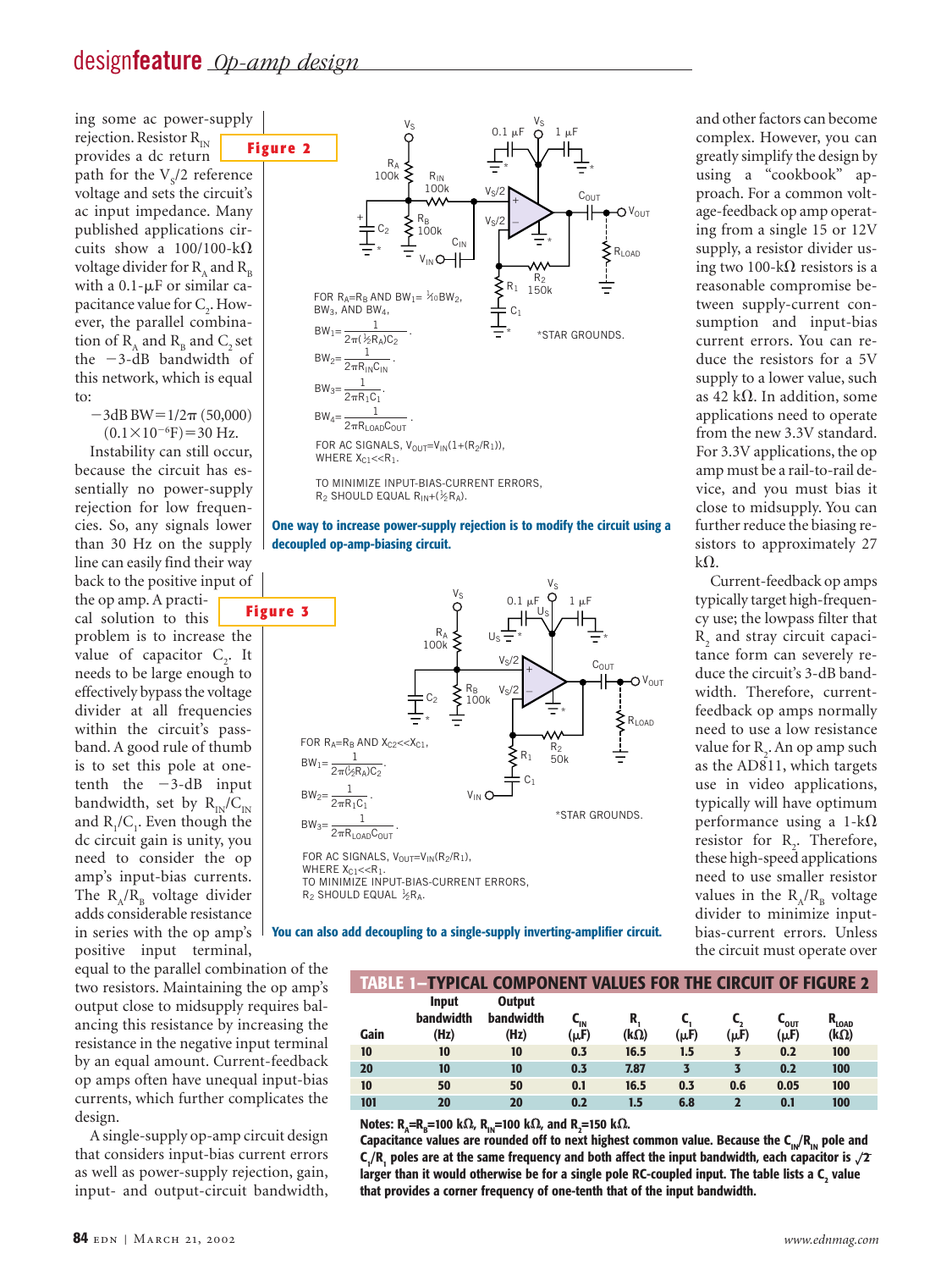a wide temperature range, you can use a modern FETinput op amp instead of a bipolar device to reduce input-bias-current errors. In any case, balancing the resistance in the op amp's input terminals is still a wise precaution. **Tables 1** and **2** provide typical component values for the circuits in **figures 2** and **3** for several gains and 3-dB bandwidths.

|      |                           | <b>TABLE 2-TYPICAL COMPONENT VALUES FOR THE CIRCUIT OF FIGURE 3</b> |                |      |           |                     |       |
|------|---------------------------|---------------------------------------------------------------------|----------------|------|-----------|---------------------|-------|
|      | <b>Input</b><br>bandwidth | <b>Output</b><br>bandwidth                                          |                |      |           | $\sim_{\text{OUT}}$ | "LOAD |
| Gain | (Hz)                      | (Hz)                                                                | $(k\Omega)$    | (µF) | $(\mu F)$ | $(\mu F)$           | (kΩ)  |
| 10   | 10                        | 10                                                                  | 2              | 8.2  | 0.5       | 0.2                 | 100   |
| 20   | 10                        | 10                                                                  |                | 20   | 0.5       | 0.2                 | 100   |
| 10   | 50                        | 50                                                                  | $\overline{2}$ |      | 0.1       | 0.05                | 100   |
| 100  | 20                        | 20                                                                  |                | 8.2  | 0.3       | 0.1                 | 100   |

 $\mathsf{Notes}\colon\mathsf{R}_\mathsf{2}$ =50 k $\mathsf{\Omega}$ , and  $\mathsf{R}_\mathsf{A}$ = $\mathsf{R}_\mathsf{B}$ =100 k $\mathsf{\Omega}$ .

**Capacitance values are rounded off to next highest common value. Because the C1 /R1 pole and C2 /RA/RB poles** are at the same frequency, and both affect the input bandwidth, each capacitor is  $\sqrt{2}$  larger than it would oth**erwise be for a single-pole, RC-coupled input.**

# **ZENER-DIODE BIASING**

Although the resistor-divider-biasing technique is low-cost and keeps the op amp's output voltage at  $V_s/2$ , the op amp's common-mode rejection depends entirely upon the RC time constant that  $R_{A}$ ,  $R_{B}$ , and C<sub>2</sub> form. Using a C<sub>2</sub> value that provides at least 10 times the RC time constant of the input RC coupling network,  $R_1/C_1$  and  $R_{IN}/C_{IN}$ , helps to ensure a reasonable common-mode-rejection ratio. With 100-k $\Omega$  resistors for R<sub>A</sub> and  $R_B$ , you can keep practical values of C<sub>2</sub> fairly small as long as the circuit bandwidth is high enough. However, another way to provide the necessary  $\mathrm{V}_{\mathrm{s}}/2$  biasing for single-supply operation is to use a zener-diode regulator (**Figure 4**). Current flows through resistor  $R<sub>z</sub>$  to the zen-

# er diode. Capacitor  $C_{N}$  helps prevent any zener-generated noise from feeding into the op amp. Low-noise circuits may need to use a larger value for  $C<sub>N</sub>$  than the specified 10  $\mu$ F.

Choose a zener diode that has an operating voltage close to  $\mathrm{V_s}/2$ . Select resistor  $R<sub>z</sub>$  to provide a high enough zener current to operate the diode at its stable rated voltage and to minimize the zener output noise. It is also important to minimize power consumption and heating and to prolong the diode's life. Because the op amp's input current is essentially zero, it's a good idea to choose a lowpower zener. A 250-mW device is best, but the more common 500-mW types are also acceptable. The ideal zener current varies with each manufacturer, but practical levels of 5  $\mu$ A for a 250-mW

diode and 5 mA for a 500-mW version are usually a good compromise for this application.

Within the operating limits of the zener diode, the circuit of **Figure 4** basically restores the op amp's power-supply rejection. But this restoration comes at a price: The op amp's output is now at the zener voltage rather than at  $V_s/2$ . If the power-supply voltage drops, nonsymmetrical clipping can occur on large signals. Furthermore, the circuit now consumes more power. You also still need to consider input-bias currents. Resistors  $R_{IN}$  and  $R_{2}$  should be close to the same value to prevent input bias currents from creating a large offset-voltage error. **Figure 5** shows an inverting-amplifier circuit using the same zener-biasing method.You can use **Table 3** with the cir-



**inverting amplifier design.**

**verting amplifier.**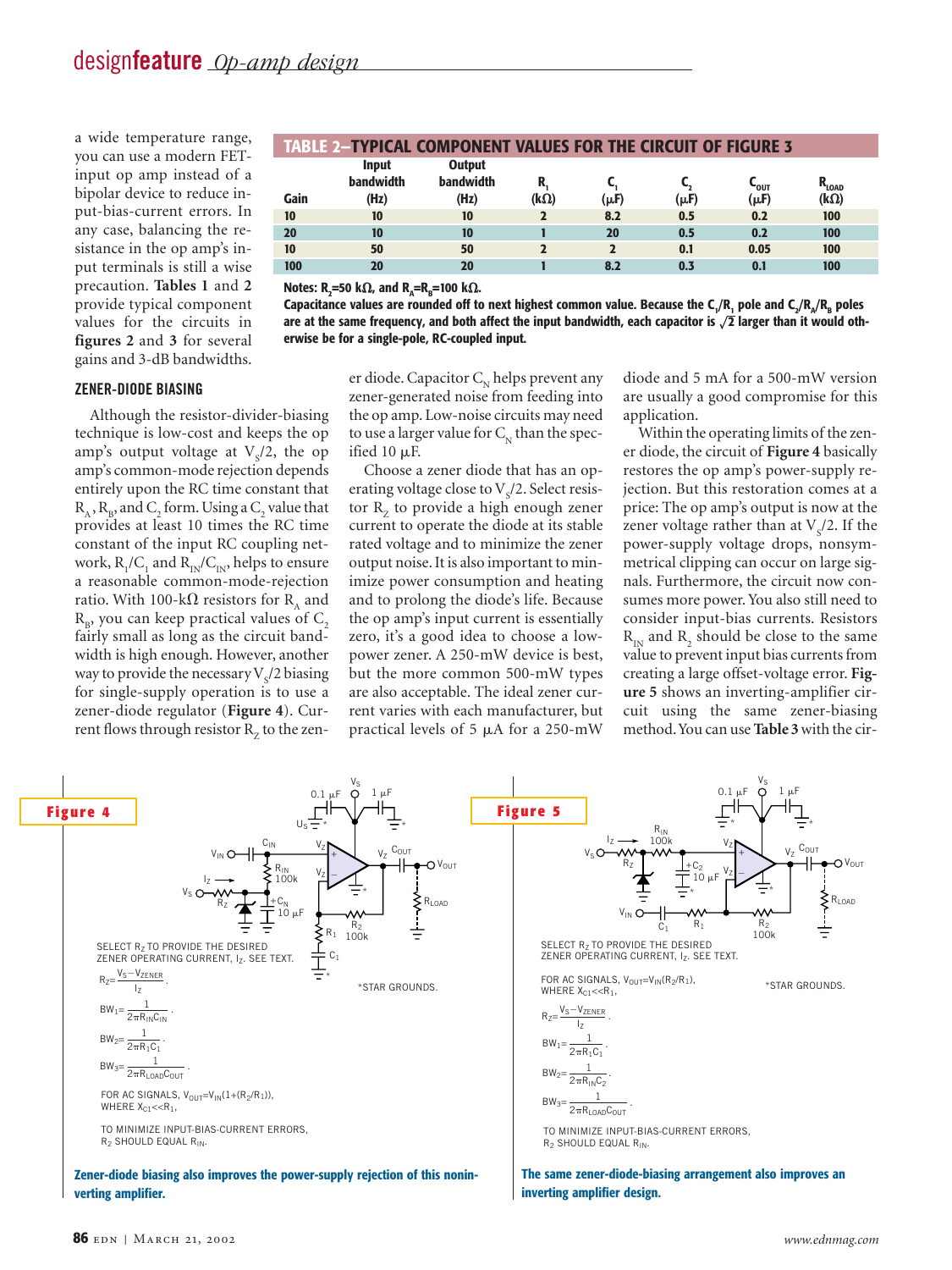cuits in **figures 4** and **5** to

provide practical  $R<sub>z</sub>$  resistor values for use with some common zener diodes. Note that for the lowest possible circuit noise, select the zener-diode current by referring to the zener product data sheet. **Tables 4** and **5** provide practical component values for **figures 4** and **5** for several circuit gains and bandwidths.

A 1.65V biasing voltage is necessary for op-amp circuits operating from the new 3.3V standard; however, zener diodes are commonly available only with voltages as low as 2.4V. The easiest way to provide this biasing voltage is to use a linear voltage regulator, such as the ADM663A or ADM-666A devices (**Figure 6**). Although a zener diode is usually the cheapest voltage regulator available, a linear voltage regulator has lower drift over temperature and less noise than a zener. Select resistors R

and  $R_B$  to provide the desired  $V_S/2$  voltage reference, which the AD663A data sheet describes.

# **BATTERY-POWERED, DC-COUPLED CIRCUITS**

With the use of suitably large input and output coupling capacitors, an accoupled circuit can operate at frequencies well below 1 Hz, but some applications require a true dc response. Battery-powered applications permit the

I

use of a "phantomground" circuit (**Figure 7**). This circuit provides dual-supply voltages, both positive and negative with respect to ground, from a single battery. An op amp buffers the output of a V<sub>s</sub>/2 voltage divider. If you use a lowvoltage battery, such as 3.3V, the op amp should be a rail-to-rail device and able to operate effectively







**An op amp provides a "phantom ground" for battery-powered, dc-coupled applications.**

> from this supply voltage. The op amp also must be able to supply an output current large enough to power the load circuit. Capacitor  $C<sub>2</sub>$  bypasses the voltage-divider output enough to prevent any resistor noise from feeding into the op amp. This capacitor need not provide power-supply rejection because the load current flows directly to ground, so any signal currents flow equally from both sides of the battery. Select resistors  $R_A$

and  $R_B$  to provide the desired  $V_s/2$  voltage reference that the AD663A data sheet shows.

#### **NOISE AND TURN-ON TIME**

Some op-amp applications need a low-noise amplifier, and low-noise-amplifier circuits require low resistance values in the signal path. Johnson (resistor) noise equals 4 nV times the square root of the resistance value in kilohms. Although the Johnson noise of a 1-k $\Omega$  resistor is only 4 nV/ $\sqrt{Hz}$ , this amount increases to  $18 \text{ nV}/\sqrt{\text{Hz}}$  for a  $20 - k\Omega$  resistor and 40 nV/ $\sqrt{Hz}$  for a 100-k $\Omega$  resistor. Even though C<sub>2</sub> bypasses the  $R_{A}/R_{B}$  resistor divider to ground, these resistors set a limit on the minimum value that you can use for the op amp's feedback resistor, and, the larger this value is, the greater the Johnson noise. So, low-noise applications need to use much smaller op-ampbiasing-resistor values than 100 k $\Omega$ . However, lower value resistors in the divider mean higher power-supply current and reduced battery life.

Fortunately, the zener-diode biasing method supplies  $V_s/2$  without the need for large resistors. As long as you bypass the zener to keep its noise out of the circuit, you can reduce both noise and supply current. The use of a linear voltage regulator is even better, because both its noise and its output impedance are low.

You also need to consider circuit turnon time. The approximate turn-on time equals the RC time constant of the low-

> est bandwidth filter you use. The circuits call for the  $\rm R_A/R_B$  and  $\rm C_2$  voltagedivider network to have a 10-times-longer time constant than that of the input or output circuit. This longer time constant simplifies the circuit design because as many as three RC poles set the input bandwidth. This long time constant also helps keep the biasing network

| <b>TABLE 3-RECOMMENDED R, VALUES AND</b> |                                |                      |                                                  |                           |  |  |  |
|------------------------------------------|--------------------------------|----------------------|--------------------------------------------------|---------------------------|--|--|--|
|                                          |                                |                      | <b>MOTOROLA PART NUMBERS FOR FIGURES 4 AND 5</b> |                           |  |  |  |
| <b>Supply</b><br>voltage<br>(V)          | <b>Zener</b><br>voltage<br>(V) | <b>Zener</b><br>type | <b>Zener</b><br>current<br>(I <sub>7</sub> )     | R,<br>value<br>$(\Omega)$ |  |  |  |
| 15<br>15                                 | 7.5<br>7.5                     | 1N4100<br>1N4693     | 500 µA<br><b>5 mA</b>                            | 15k<br>1.5k               |  |  |  |
| 12                                       | 6.2                            | 1N4627               | 500 µA                                           | 11.5k                     |  |  |  |
| 12<br>9                                  | 6.2<br>4.3                     | 1N4691<br>1N4623     | <b>5 mA</b><br>500 µA                            | 1.15k<br>9.31k            |  |  |  |
| 9                                        | 4.3                            | 1N4687               | 5 mA                                             | 931                       |  |  |  |
| 5<br>5                                   | 2.4<br>2.7                     | 1N4617<br>1N4682     | 500 µA<br><b>5 mA</b>                            | 5.23k<br>464              |  |  |  |